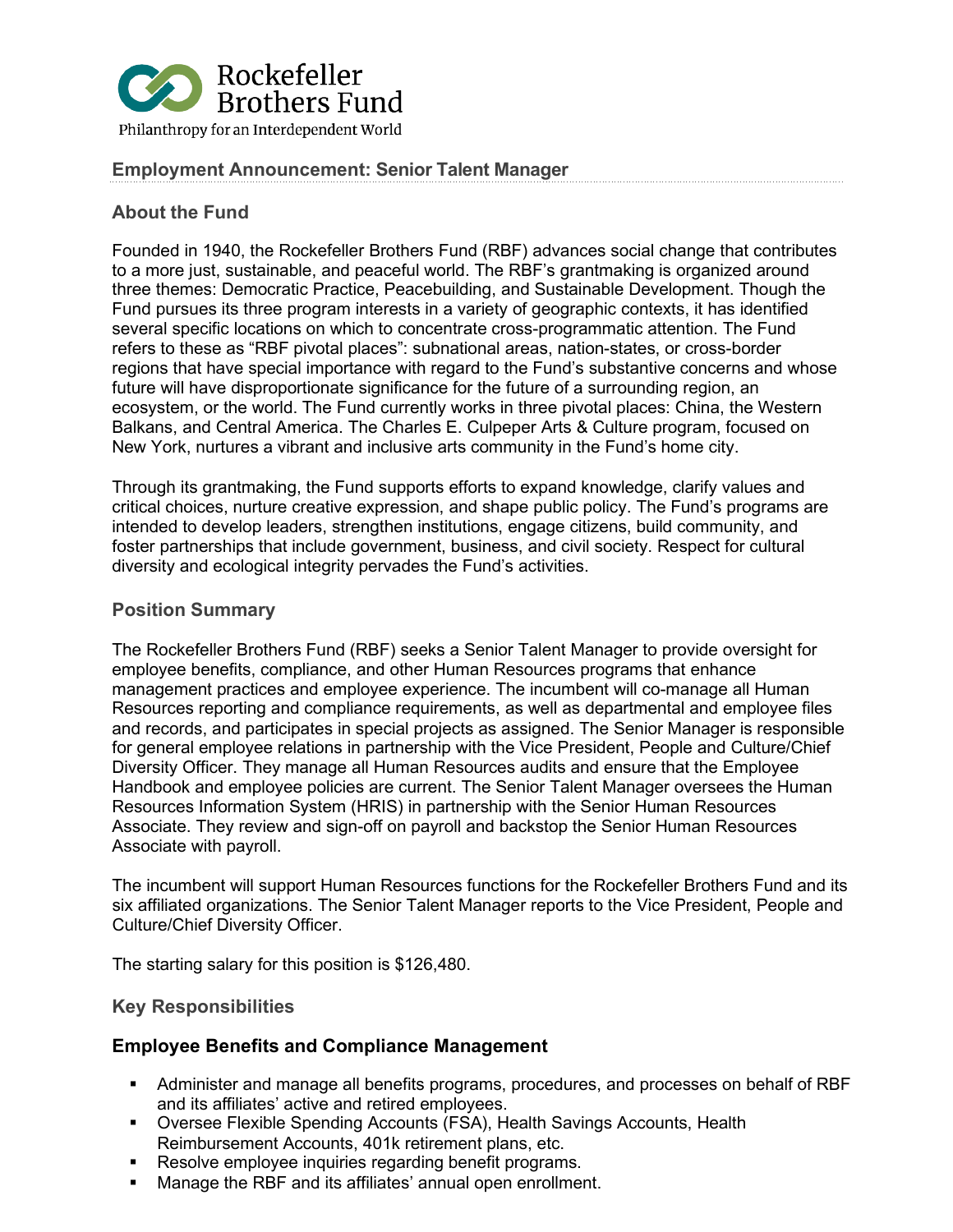- Conduct and/or coordinate periodic benefit-related trainings and maintain effective communication with employees regarding benefit programs.
- Manage assigned outsourced vendors to ensure efficient benefits administration.
- Manage workers' compensation and unemployment claims, short-term and long-term disability, life insurance, and other periodic employee benefit-related matters.
- Remain current with employee benefit trends and recommend changes, as necessary.
- Oversee Human Resources compliance, including all publicly required postings, antiharassment trainings, government reporting and filings, etc., on all the RBF and affiliate locations.
- Manage compliance-related requests from the government, auditors, and other internal and external stakeholders, including completing, reviewing, and filing forms 5500
- Manage FSA and Qualified Transportation Expense programs.
- Manage work authorizations and relocation for eligible new hires.
- Manage Employee Handbook and ensure Human Resources policies comply with federal, state, and local laws and requirements.
- **Manage Human Resources audit processes.**

# **Employee Relations and Human Resources Administration**

- Serve as first point of contact to RBF and its affiliates' staff for general HR-related matters. Escalate issues to Vice President, People and Culture/Chief Diversity Officer as needed.
- **Manage employee relations for the RBF affiliates.**
- Provide backup payroll support for the Senior Human Resources Associate, as well as firstlevel oversight of the semi-monthly payroll.
- Conduct all exit interviews on behalf of RBF and its affiliates.
- Oversee new hire orientation and onboarding processes in relation to employee benefits and payroll tasks, including managing new hire paperwork, (I-9, W-4, etc.).
- Serve as part of the HR team responsible for Enterprise Risk Management and disaster management initiatives.
- Co-manage Human Resources Information System (HRIS) implementation and improvements with Senior Human Resources Associate.

# **Talent Management**

- Co-chair the RBF Management Council, which works to surface and address routine management challenges.
- Serve as the primary Human Resources contact for RBF affiliates.
- Support the Vice President, People and Culture/Chief Diversity Officer with the implementation of Human Resources policies, practices, and norms that support antiracism and anti-sexism.
- Oversee staff experience matters related to remote work accommodations while ensuring conducive office and worksite environments at 475 and Pocantico.
- Support wellness and wellbeing of staff and partner with Senior Manager for Administration and Human Resources Projects on related wellness efforts.
- **Support employee recognition efforts.**
- Support recruitment efforts as assigned.
- Attend to special HR projects as assigned by the Vice President, People and Culture/Chief Diversity Officer.

## **Skills and Abilities**

- Ability to understand and apply computer technology—HRIS, in particular—to efficiently accomplish work. Must be able to effectively use email, Internet, database management software, and Microsoft Office programs.
- **Experience processing and managing payroll processes.**
- **Expertise in training managers and staff on performance outcomes.**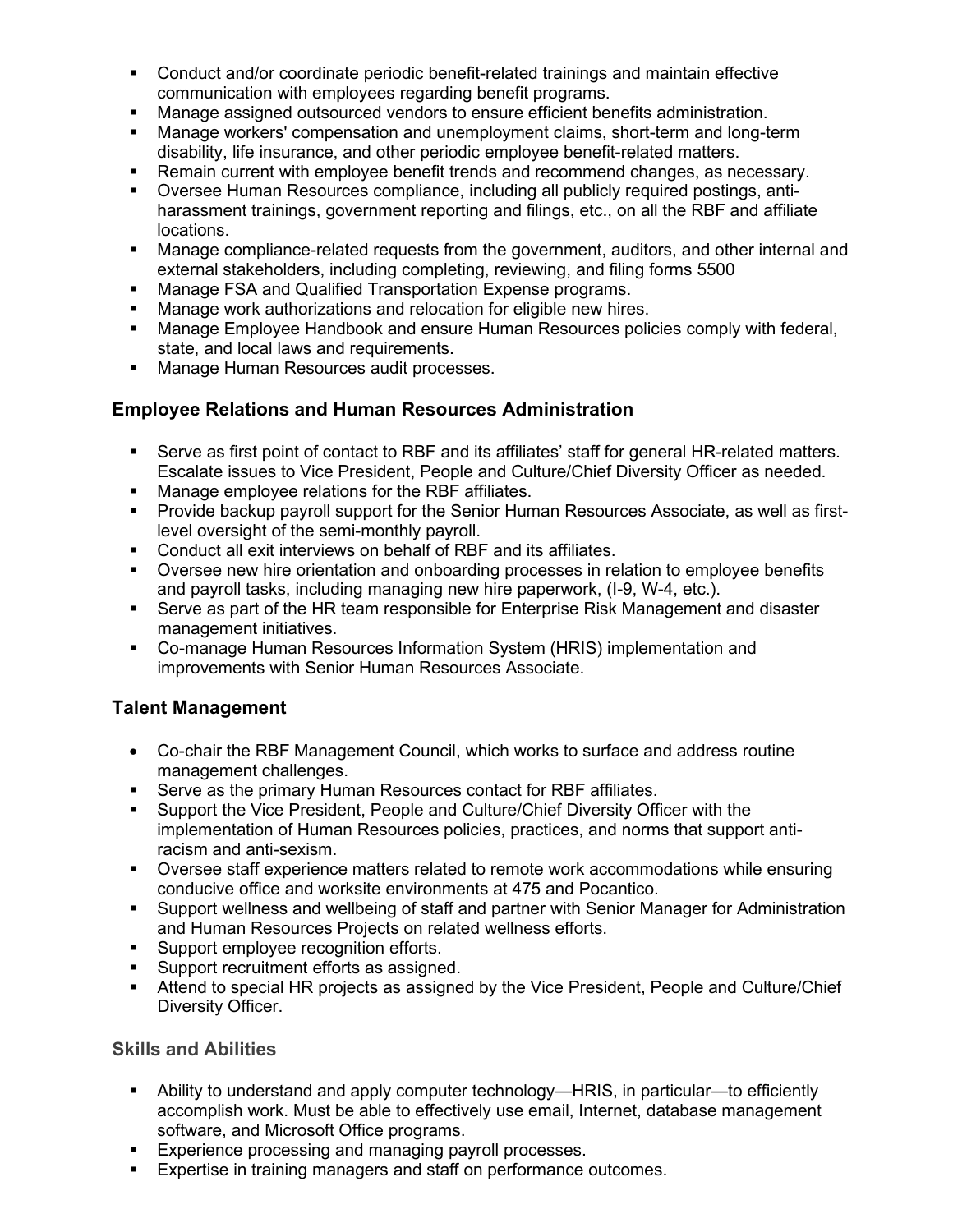- Experience translating, diversity, equity, and inclusion efforts into Human Resources policies, programs, and norms.
- Ability to work independently, manage multiple projects simultaneously, and be flexible, detail-oriented, and able to prioritize.
- Advanced written (including grammar and syntax), verbal, analytical, and organizational skills.
- Ability to work under pressure and meet short deadlines.
- Sound judgment and discretion when working with sensitive and confidential information.
- Ability to center and apply diversity, equity, and inclusion concepts to Human Resources functions.
- Experience working in an organization undergoing transformation. The RBF is working to become anti-racist and anti-sexist, which is critical to all Human Resources functions.
- **Experience managing staff and vendors.**

## **Education, Experience, and Knowledge**

**Bachelor's degree in Human Resources management, business management, or related** field with seven years of experience in an HR-related capacity performing payroll, employee relations, and benefits administration functions; or master's degree in Human Resources or related field with five years of relevant experience.

## **Supervisory Responsibilities**

- **Co-manage Operations and Office Services Coordinator.**
- **Manage outsourced benefits team, CBIZ HRO.**
- **Supervise temporary staff, interns, and other designated vendors.**

## **Expectations of All Positions**

Each employee is expected to:

- Understand and support the philanthropic mission of the RBF.
- Respect and value those who partner with or request assistance from the RBF
- Manage the resources of the RBF in a manner that maximizes the funds available for charitable activity.
- Advance diversity, equity, and inclusion efforts in core responsibilities and institution-wide efforts.
- Respect the contribution of each employee of the RBF and support colleagues in fulfilling their individual responsibilities.
- Appreciate differences in perspectives and points of view and work collaboratively with colleagues toward shared goals and objectives.
- Commit time to RBF activities and conversations that strengthen the Fund's culture and improve its effectiveness.